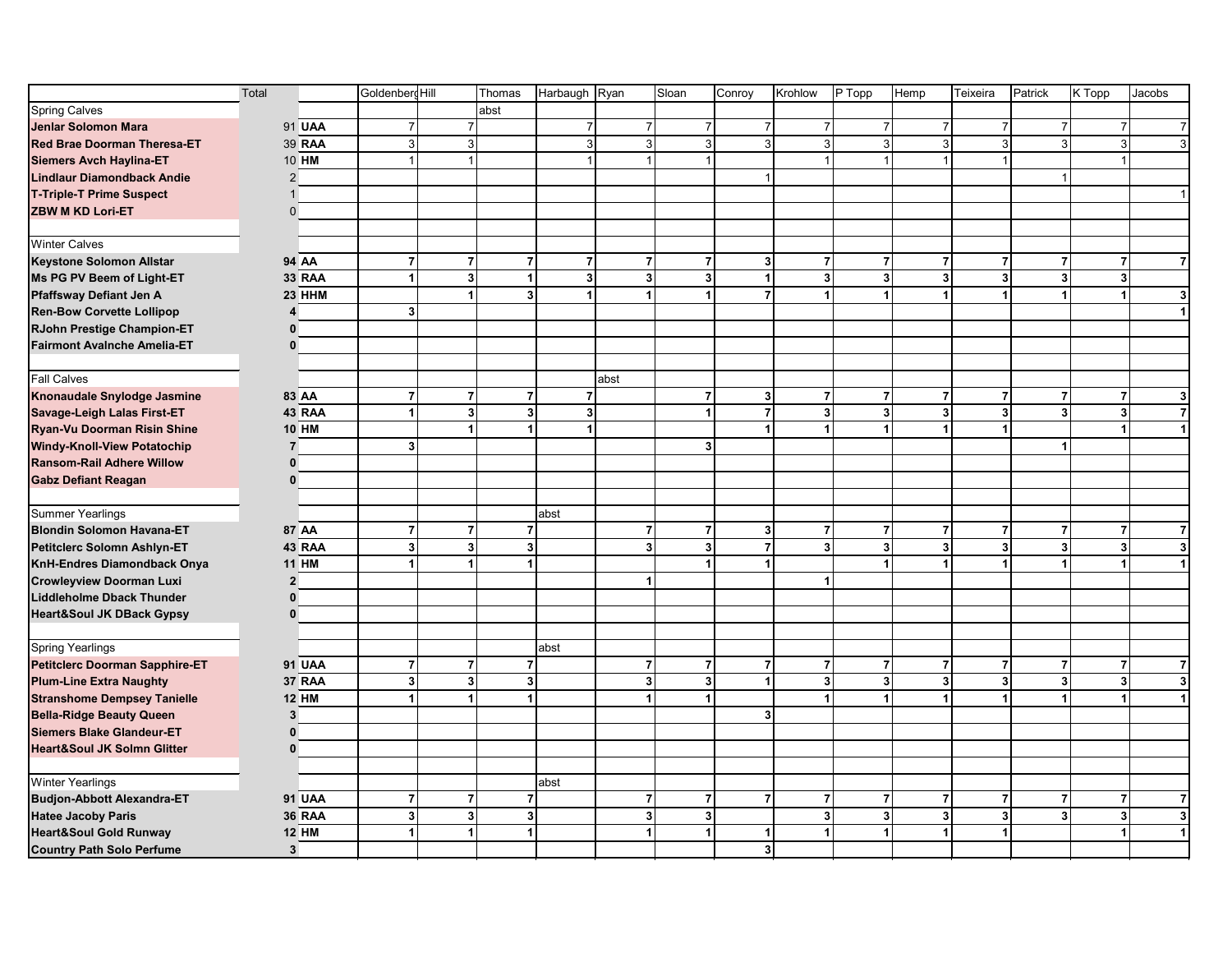| <b>Toppglen Atwood Winner-ET</b>       | $\mathbf{1}$  |                      |                           |                      |                         |                      |                      |                         |                         |                      |                         |                | 1                       |                      |                         |
|----------------------------------------|---------------|----------------------|---------------------------|----------------------|-------------------------|----------------------|----------------------|-------------------------|-------------------------|----------------------|-------------------------|----------------|-------------------------|----------------------|-------------------------|
| <b>Petitclerc Atwood Secret-ET</b>     | $\bf{0}$      |                      |                           |                      |                         |                      |                      |                         |                         |                      |                         |                |                         |                      |                         |
|                                        |               |                      |                           |                      |                         |                      |                      |                         |                         |                      |                         |                |                         |                      |                         |
| <b>Fall Yearlings</b>                  |               |                      |                           |                      |                         |                      |                      |                         |                         | abst                 |                         |                |                         |                      |                         |
| <b>Kingsway Gold Chip Logic</b>        | <b>91 UAA</b> | $\overline{7}$       | $\overline{7}$            | $\overline{7}$       | $\overline{7}$          | $\overline{7}$       | $\overline{7}$       | $\overline{7}$          | $\overline{7}$          |                      | $\overline{7}$          | $\overline{7}$ | $\overline{7}$          | $\overline{7}$       | $\overline{7}$          |
| <b>Tombeth Ettakaw</b>                 | 37 RAA        | 3                    | $\mathbf 3$               | $\mathbf{3}$         | $\mathbf{3}$            | $\mathbf{3}$         | 3                    | 3                       | $\overline{\mathbf{3}}$ |                      | $\overline{\mathbf{3}}$ | 3 <sup>1</sup> | 3                       | $\mathbf 3$          | $\mathbf{1}$            |
| <b>Sunnyside Nancy Doorman-ET</b>      | <b>11 HM</b>  | 1                    | $\mathbf{1}$              | $\blacktriangleleft$ | $\blacktriangleleft$    | 1                    | 1                    |                         | $\mathbf{1}$            |                      | $\blacktriangleleft$    | $\blacksquare$ |                         | $\blacktriangleleft$ |                         |
| <b>Lars-Acres Airlift Fareway</b>      | 3             |                      |                           |                      |                         |                      |                      |                         |                         |                      |                         |                |                         |                      | 3                       |
| <b>Hodgons Clark Pearl</b>             |               |                      |                           |                      |                         |                      |                      |                         |                         |                      |                         |                | -1                      |                      |                         |
| <b>Nobland Avalan Heartache-TW</b>     | 0             |                      |                           |                      |                         |                      |                      |                         |                         |                      |                         |                |                         |                      |                         |
| Yearlings in Milk                      |               |                      |                           |                      |                         |                      |                      |                         |                         |                      |                         |                |                         |                      |                         |
| Lellavan Avalanche Fuji                | 94 AA         | 3 <sup>1</sup>       | $\overline{7}$            | $\overline{7}$       | $\overline{7}$          | $\overline{7}$       | $\overline{7}$       | $\overline{7}$          | $\overline{7}$          | $\overline{7}$       | $\overline{7}$          | $\overline{7}$ | $\overline{7}$          | $\overline{7}$       | $\overline{7}$          |
| <b>Oakfield Solomon Lou-ET</b>         | 23 RAA        | 1                    | $\mathbf{1}$              |                      | $\vert$                 | 3                    | $\blacktriangleleft$ |                         | $\overline{\mathbf{3}}$ | 3 <sup>1</sup>       | 3 <sup>1</sup>          |                | 3                       | 3 <sup>1</sup>       | $\overline{1}$          |
| Lyn-Vale Avalanch Rimona-ET            | 21 HHM        | $\overline{7}$       | $\overline{\mathbf{3}}$   | 3                    |                         |                      | 3 <sup>1</sup>       | -1                      | 1                       |                      |                         | 3 <sup>1</sup> |                         |                      |                         |
| <b>Crave G W Atwood Peach-ET</b>       | <b>16 HM</b>  |                      |                           | 1                    | $\overline{\mathbf{3}}$ | $\blacktriangleleft$ |                      | $\overline{\mathbf{3}}$ |                         | $\mathbf{1}$         | $\blacktriangleleft$    | $\vert$        | 1                       | $\mathbf{1}$         | $\overline{\mathbf{3}}$ |
| <b>Reyncrest Doorman Denali-ET</b>     | $\mathbf{0}$  |                      |                           |                      |                         |                      |                      |                         |                         |                      |                         |                |                         |                      |                         |
| KnH-Endres DB Jaycee-TW                | $\bf{0}$      |                      |                           |                      |                         |                      |                      |                         |                         |                      |                         |                |                         |                      |                         |
| Jr. 2 Year Olds                        |               |                      |                           |                      |                         |                      |                      |                         |                         |                      |                         |                |                         |                      |                         |
| Roll-N-View Byway Lighting             | 86 AA         | $\overline{7}$       | $\overline{7}$            | $\overline{7}$       | $\mathbf{3}$            | $\overline{7}$       | $\overline{7}$       | 3                       | $\overline{7}$          | $\overline{7}$       | $\overline{7}$          | $\overline{7}$ | $\overline{7}$          | $\overline{7}$       | $\mathbf{3}$            |
| <b>Holbric GW Atwood A-Grain</b>       | <b>35 RAA</b> | 3                    | $\mathbf 3$               | $\overline{1}$       | $\mathbf{1}$            | $\mathbf{3}$         | $\blacktriangleleft$ |                         | $\overline{\mathbf{3}}$ | 3 <sup>1</sup>       | $\overline{\mathbf{3}}$ | 1              | $\overline{\mathbf{3}}$ | $\mathbf{3}$         | $\overline{7}$          |
| <b>Mead-Manor Def Adeline-Red</b>      | 23 HHM        |                      |                           | 3 <sup>1</sup>       | $\overline{7}$          |                      | $\overline{3}$       | $\overline{7}$          |                         |                      |                         | 3              |                         |                      |                         |
| <b>Heart&amp;Soul JK Dempsey Glitz</b> | <b>10 HM</b>  | $\blacktriangleleft$ | $\mathbf{1}$              |                      |                         | $\mathbf{1}$         |                      | $\overline{1}$          | $\mathbf{1}$            | $\mathbf{1}$         | $\blacktriangleleft$    |                | $\blacktriangleleft$    | $\blacktriangleleft$ | $\mathbf{1}$            |
| <b>Ms Silks Archrival Sassy-ET</b>     | $\bf{0}$      |                      |                           |                      |                         |                      |                      |                         |                         |                      |                         |                |                         |                      |                         |
| Ms Tora-Ranway Whiterose-ET            | $\mathbf{0}$  |                      |                           |                      |                         |                      |                      |                         |                         |                      |                         |                |                         |                      |                         |
| Sr. 2 Year Olds                        |               |                      |                           |                      |                         |                      |                      |                         |                         |                      |                         |                |                         |                      |                         |
| <b>St-Jacob Blake Angel</b>            | 94 AA         | $\overline{7}$       | $\boldsymbol{7}$          | $\overline{7}$       | $\overline{7}$          | $\overline{7}$       | $\overline{7}$       | $\overline{7}$          | $\overline{7}$          | $\overline{7}$       | $\overline{7}$          | 7 <sup>1</sup> | $\overline{7}$          | $\overline{7}$       | $\mathbf{3}$            |
| <b>Pappys Doorman Rose-ET</b>          | <b>46 RAA</b> | 3                    | $\ensuremath{\mathsf{3}}$ | $\overline{3}$       | $\mathbf{3}$            | ω                    | 3 <sup>1</sup>       | $\mathbf{3}$            | $\mathbf{3}$            | $\overline{3}$       | 3 <sup>1</sup>          | 3              | 3                       | $\sqrt{3}$           | $\overline{7}$          |
| <b>Erbacres Atwood Sabrina</b>         | 13 HM         | $\overline{1}$       | $\overline{1}$            | $\overline{1}$       | $\mathbf{1}$            | 1                    | $\mathbf{1}$         | $\overline{1}$          | $\mathbf{1}$            |                      | $\mathbf{1}$            |                |                         | $\overline{1}$       |                         |
| <b>Stempfle Doorman Glimmer</b>        | $\mathbf{1}$  |                      |                           |                      |                         |                      |                      |                         |                         |                      |                         |                |                         |                      | $\mathbf{1}$            |
| <b>JK-Stranshome Defiant Sassy</b>     | $\Omega$      |                      |                           |                      |                         |                      |                      |                         |                         |                      |                         |                |                         |                      |                         |
| Jr. 3 Year Olds                        |               |                      |                           |                      |                         |                      |                      |                         |                         |                      |                         |                |                         |                      |                         |
| <b>Butlerview Door Aleah-ET</b>        | <b>98 UAA</b> | $\overline{7}$       | $\bf 7$                   | $\overline{7}$       | $\overline{7}$          | $\overline{7}$       | $\overline{7}$       | $\overline{7}$          | $\overline{7}$          | $\overline{7}$       | $\overline{7}$          | $\overline{7}$ | $\overline{7}$          | $\bf 7$              | $\overline{7}$          |
| <b>Ms Hodglynn Brkw Bonus</b>          | <b>35 RAA</b> | $\mathbf{3}$         | $\mathbf 3$               | $\vert$ 3            | $\overline{\mathbf{3}}$ | $\mathbf{3}$         | 3 <sup>1</sup>       |                         | $\overline{\mathbf{3}}$ | 3 <sup>1</sup>       | $\overline{\mathbf{3}}$ | $\mathbf{1}$   | $\mathbf{3}$            | $\mathbf{3}$         | $\vert$ 1               |
| Synergy Anahiem Magnolia-ET            | <b>16 HM</b>  |                      | $\blacktriangleleft$      |                      | $\blacktriangleleft$    | 1                    |                      | 3                       | 1                       | $\blacktriangleleft$ | $\blacktriangleleft$    |                |                         | $\mathbf{1}$         | $\overline{\mathbf{3}}$ |
| <b>Holbric Spa Chisel-Red</b>          | 5             | 1                    |                           |                      |                         |                      |                      |                         |                         |                      |                         | 3 <sup>1</sup> |                         |                      |                         |
| Jerland Sh Goldwyn Gin-ET              | $\Omega$      |                      |                           |                      |                         |                      |                      |                         |                         |                      |                         |                |                         |                      |                         |
| <b>Biercrest Chelios Tanysha</b>       | $\bf{0}$      |                      |                           |                      |                         |                      |                      |                         |                         |                      |                         |                |                         |                      |                         |
| Sr. 3 Year Olds                        |               |                      |                           |                      |                         |                      |                      |                         |                         |                      |                         |                |                         |                      |                         |
| <b>Mapel Wood Kingboy Lacey-ET</b>     | <b>98 UAA</b> | $\overline{7}$       | $\overline{7}$            | $\overline{7}$       | $\overline{7}$          | $\overline{7}$       | $\overline{7}$       | $\overline{7}$          | $\overline{7}$          | $\overline{7}$       | $\overline{7}$          | $\overline{7}$ | $\overline{7}$          | $\overline{7}$       | $\overline{7}$          |
| <b>Ms Sherona-Hill Riddle-ET</b>       | <b>28 RAA</b> | 3 <sup>1</sup>       | $\mathbf 3$               | $\overline{1}$       | $\mathbf{3}$            | $\mathbf{3}$         | $\mathbf{1}$         |                         | $\mathbf{1}$            | 3 <sup>1</sup>       | $\overline{\mathbf{3}}$ | $\mathbf{1}$   | 3 <sup>1</sup>          | 3 <sup>1</sup>       |                         |
| <b>Vale-O-Skene Lauthority Kitty</b>   | 20 HHM        |                      | $\mathbf{1}$              | $\mathbf{3}$         |                         | $\mathbf{1}$         | 3 <sup>1</sup>       | 3 <sup>1</sup>          | 3 <sup>1</sup>          |                      |                         | 3 <sup>1</sup> |                         |                      | $\overline{\mathbf{3}}$ |